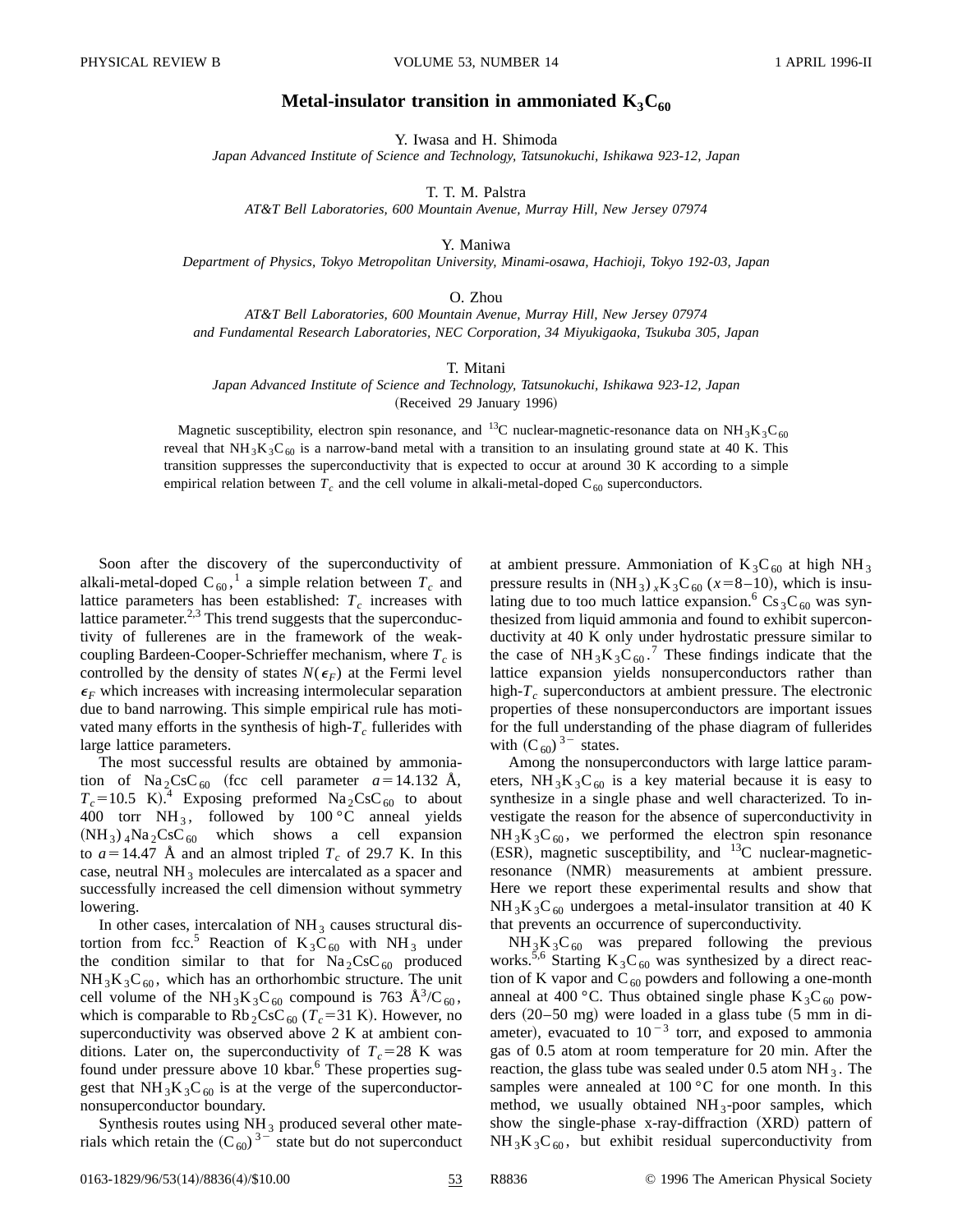Linewidth (mT)

Intensity

 $\theta$ 



FIG. 1. Temperature dependence of ESR linewidth and intensity for NH<sub>3</sub>K<sub>3</sub>C<sub>60</sub> (left) and K<sub>3</sub>C<sub>60</sub> (right). The intensity is normalized by the room-temperature value for  $K_3C_{60}$ . The thin solid line in the bottom panel of  $NH<sub>3</sub>K<sub>3</sub>C<sub>60</sub>$  shows a Curie component from the narrow impurity line.

 $\theta$ 

Temperature (K)

100

200

300

200

 $100$ 

 $K_3C_{60}$  with a volume fraction of a few percent. When we exposed the  $NH_3$ -poor samples to  $NH_3$  gas under the same condition as the first exposure,  $NH_3$ -rich samples were made. The XRD data of this sample shows the majority is  $NH_3K_3C_{60}$  with a slight amount of  $(NH_3)$   $_8K_3C_{60}$  as an impurity phase. The residual superconductivity disappeared. Analysis by H- and  $^{13}$ C-NMR showed that a typical NH<sub>3</sub>-rich sample contains 1.14 NH<sub>3</sub> molecules per C<sub>60</sub>. We measured ESR and magnetic susceptibility both on  $NH_3$ -poor and rich samples, and obtained quantitatively the same results, indicating that the properties reported below are intrinsic to  $NH_3K_3C_{60}$ . NMR measurements were performed on  $NH_3$ -rich samples.

9 GHz ESR data were collected on typically 2–5mg samples loaded in quartz tubes. The spin susceptibility was estimated from the areas of the ESR signal, which were calibrated by a standard tetramethylpiperidinooxy sample using  $Mn^{2+}/MgO$  as an internal standard. K<sub>3</sub>C<sub>60</sub> shows a single Lorentzian ESR signal at room temperature. The spin susceptibility at room temperature determined by the ESR was  $4.3 \times 10^{-4}$  emu/mole for K<sub>3</sub>C<sub>60</sub>, which is smaller than the reported values.<sup>8,9</sup> The *g* value ( $g=2.0004$ ), and the peak-topeak linewidth  $(\delta H=1.4$  mT) are consistent with the literature.<sup>9</sup>

The ESR signal  $(g$  value and peak-peak linewidth) of  $NH_3K_3C_{60}$  is very similar to that of  $K_3C_{60}$  at room temperature. The relative integrated intensity for  $NH<sub>3</sub>K<sub>3</sub>C<sub>60</sub>$  and  $K_3C_{60}$  was carefully measured using several samples. This experiment lead us to a conclusion that the intensity of  $NH_3K_3C_{60}$  is the same as that of  $K_3C_{60}$  within an experimental error at room temperature.

At low temperatures we observed different behaviors in  $NH_3K_3C_{60}$  and  $K_3C_{60}$ . In  $NH_3K_3C_{60}$ , a sharp impurity line ( $\sim$  0.1 mT in width) appears below 150 K in addition to the intrinsic broad line ( $\delta$ H $\sim$ 1.5 mT). The integrated intensity of the sharp line approximately follows the Curie law drawn by a thin broken line in Fig. 1. The estimated spin concentration was about 2% per  $C_{60}$  molecule. The broad intrinsic signal suddenly decreases at 40 K and disappears leaving the narrow impurity line below 20 K. The contribution of impurity signal in  $K_3C_{60}$  was roughly one order



FIG. 2. Magnetic susceptibility of  $NH_3K_3C_{60}$  and  $K_3C_{60}$ . The Curie tail attributable to impurities are subtracteD from the raw data. The data for  $K_3C_{60}$  was taken after Ref. 11.

smaller than that in  $NH_3K_3C_{60}$ . Figure 1 shows the temperature dependence of peak-to-peak linewidths and integrated intensities for  $NH_3K_3C_{60}$  and  $K_3C_{60}$ . For  $NH_3K_3C_{60}$ , the broad intrinsic component is plotted by solid circles. The intensity is normalized by the roomtemperature value of  $K_3C_{60}$ . While the intensity for  $K_3C_{60}$  is almost temperature independent, showing a slight decrease at low temperature, the intensity increases with decreasing temperature followed by a sharp drop at 40 K in  $NH<sub>3</sub>K<sub>3</sub>C<sub>60</sub>$ . The ESR linewidth slightly decreases with temperature in  $K_3C_{60}$ , whereas, the width is almost constant in  $NH_3K_3C_{60}$ . However, we must note that the width data for  $NH_3K_3C_{60}$  involves large experimental errors ( $\pm 0.2$  ~ 0.3  $mT$ ) at temperatures lower than 100 K, due to the narrow and strong impurity line.

First we focus on the high-temperature phase of  $NH<sub>3</sub>K<sub>3</sub>C<sub>60</sub>$ . The increase in the ESR intensity upon cooling is in a sharp contrast to the behavior of  $A_3C_{60}$ , typically shown in Fig. 1 for  $K_3C_{60}$ . Here *A* is alkali metals. The slight decrease in the intensity of  $K_3C_{60}$  is explained by the reduction of  $N(\epsilon_F)$  due to the lattice contraction.<sup>9</sup> The increase in the ESR intensity upon cooling observed in  $NH_3K_3C_{60}$  is rather exceptional for conventional  $A_3C_{60}$ compounds. Only from the ESR data, we cannot tell whether  $NH_3K_3C_{60}$  is metallic or not. However, taking account of the susceptibility and NMR data shown below, we conclude that the high-temperature state is metallic. The temperature dependence of ESR linewidth is another useful means to investigate the metallic states of alkali intercalated  $C_{60}$  materials.<sup>9</sup> The observed temperature dependence in  $NH_3K_3C_{60}$  is very similar to that of  $A_3C_{60}$  materials with large lattice parameters and with high  $T_c$  such as  $Rb_3C_{60}$ . <sup>10,9</sup> This result indicates that  $NH_3K_3C_{60}$  is a narrow-band metal.

Below 40 K, the intrinsic broad signal suddenly disappears leaving the sharp impurity component. The disappearance of the conduction ESR signal suggests a drastic change in electronic properties, such as a metal-insulator transition.

Figure 2 shows the magnetic susceptibility of  $NH_3K_3C_{60}$  and  $K_3C_{60}$ . The data for the ammoniated compounds were collected using a superconducting quantum in-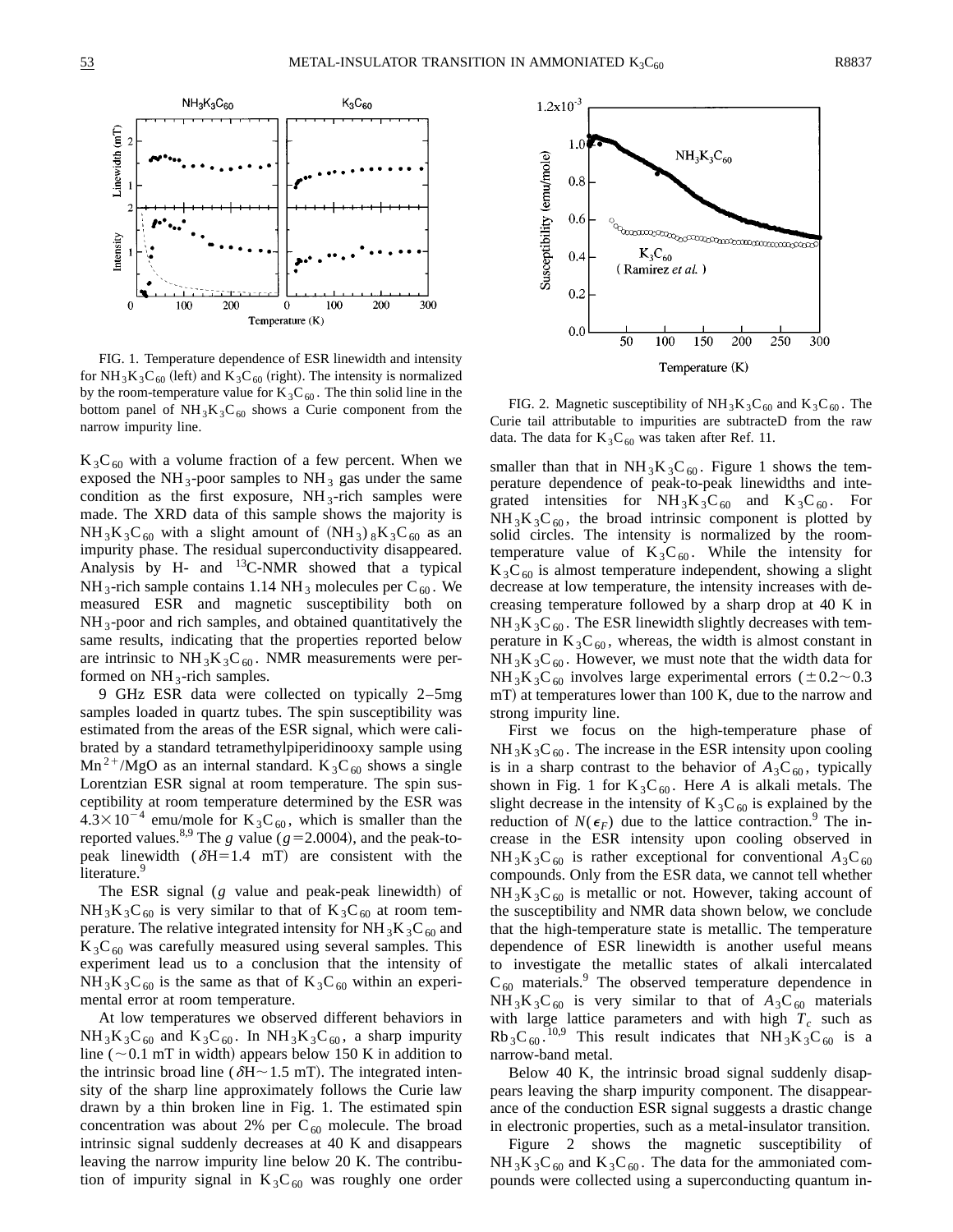

FIG. 3. Temperature dependence of  $T_1$ <sup>-1</sup> for <sup>13</sup>C NMR for NH<sub>3</sub>K<sub>3</sub>C<sub>60</sub>. The full squares are experimental results, and the dots are calculated data using Eq.  $(1)$  from the static susceptibility. The inset shows the NMR spectra at 80 and 20 K.

terference device susceptometer on 50 mg powder samples sealed in NMR tubes. The contribution from the tubes were subtracted by an independent measurement of the empty tube. We did not see any evidence for ferromagnetic impurities which are sometimes observed in alkali doped  $C_{60}$  materials. The raw data involved the Curie tail at low temperature that is approximated by the formula  $1.0 \times 10^{-2} / (T + \theta)$ [emu/mole], which corresponds to 2.6% spins per  $C_{60}$  (here,  $\theta$ =1 K). The concentration of impurity spins agrees with the ESR data. In Fig. 2, the Curie part was subtracted from the raw data. The diamagnetic contribution from  $C_{60}$ , potassium ion, and ammonia was not subtracted. Both  $NH_3$ -rich and poor samples showed similar behaviors, indicating the observed features in Fig. 2 are intrinsic to  $NH_3K_3C_{60}$ .

The susceptibility  $\chi$  at room temperature is  $5.0 \times 10^{-4}$ emu/mole. This value is close to that for  $K_3C_{60}$  (4.7–5.9)  $\times 10^{-4}$  emu/mole after Ramirez *et al.*<sup>11</sup>). Thus we conclude that ammoniation does not change static susceptibility  $\chi$  at room temperature, in a fair agreement with the ESR results. The  $\chi$  increases with decreasing temperature in contrast with the almost temperature-independent  $\chi$  of K<sub>3</sub>C<sub>60</sub>. The  $\chi$ value at low temperature reaches  $1 \times 10^{-3}$  emu/mole, which is comparable to the raw data for  $Rb_3C_{60}$ .<sup>11</sup> The enhancement of  $\chi$  at low temperature is qualitatively consistent with the ESR. This behavior may suggest that the electron correlation effect is stronger in  $NH_3K_3C_{60}$  than in  $K_3C_{60}$ .

In a marked contrast with the ESR, the susceptibility does not show any anomaly around  $40-45$  K. The nonvanishing susceptibility at the lowest temperature implies that the magnetic excitations remain in the low-temperature state.

To confirm the phase transition and investigate the highand low-temperature states, we measured  $^{13}$ C NMR for  $NH_3K_3C_{60}$  at 40.6 MHz. 50-mg powder samples were sealed in NMR tubes of 5 mm in diameter. The  $^{13}$ C spinlattice relaxation time  $T_1$  was determined by a conventional saturation recovery method, using the relation saturation recovery method, using the  $M(t) = M_1[1 - C \exp\{-(t/T_1)^{\alpha}\}]$ . Here  $M(t)$  is timedependent magnetization and  $M_1$ , C,  $T_1$ , and  $\alpha$  are fitting parameters. The 13C NMR spectra was obtained by a pulse Fourier transformation.<sup>12</sup> The peak position was measured as a shift from that of tetramethylsilane standard. The spectra of  $NH_3K_3C_{60}$  has a sharp single peak with the shift of 195  $\pm 2$  ppm at room temperature, ensuring the purity of the sample. This shift is slightly larger than that of  $K_3C_{60}$  (187  $\pm$  2 ppm). The sharp spectra (13 ppm in width) indicates that  $C_{60}$  molecules rotate at room temperature. The signal becomes broader below 150 K, implying the freezing of molecular rotation. The detailed features of  $^{13}$ C NMR and  $^{1}$ H NMR are reported in a separate paper.

Figure 3 shows the  $T_1^{-1}$  against temperature below 100 K. To test the metallic nature above 40 K, the data are compared with the calculated curve of

$$
1/T_1 = A \chi_s^2 T + B. \tag{1}
$$

Here,  $\chi_s$  is the spin susceptibility computed from the data in Fig. 2 using the relation that  $\chi_s = \chi - \chi_{\text{core}}$ , where the orbital magnetism is neglected.<sup>11</sup>  $\chi$ <sub>core</sub> is the sum of contribution from  $K_3C_{60}$  (-3.05×10<sup>-4</sup> emu/mole)<sup>11</sup> and NH<sub>3</sub>  $(-1.8 \times 10^{-5}$  emu/mole).<sup>13</sup> Assuming that the *B* term  $(=0.2$  $s^{-1}$ ) is attributed to the paramagnetic impurities, the concentration of impurities is roughly estimated to be 3%, which is not far from the paramagnetic impurities found in magnetic susceptibility and ESR. Since the observed NMR relaxation rate  $1/T_1$  (full squares) is well fitted by Eq. (1) between 40 and 100 K, the intrinsic relaxation rate is explained by the Korringa law. Although ESR, magnetic susceptibility, and resistivity<sup>6</sup> cannot be definitive tests for the electronic properties above 40 K, the NMR result provides an unambiguous evidence for the metallic state. It is noted that  $T_1^{-1}$  of  $NH_3K_3C_{60}$  is larger than that of  $K_3C_{60}$  at each temperature. This is explained by the difference in  $\chi$  of the two materials shown in Fig. 2.